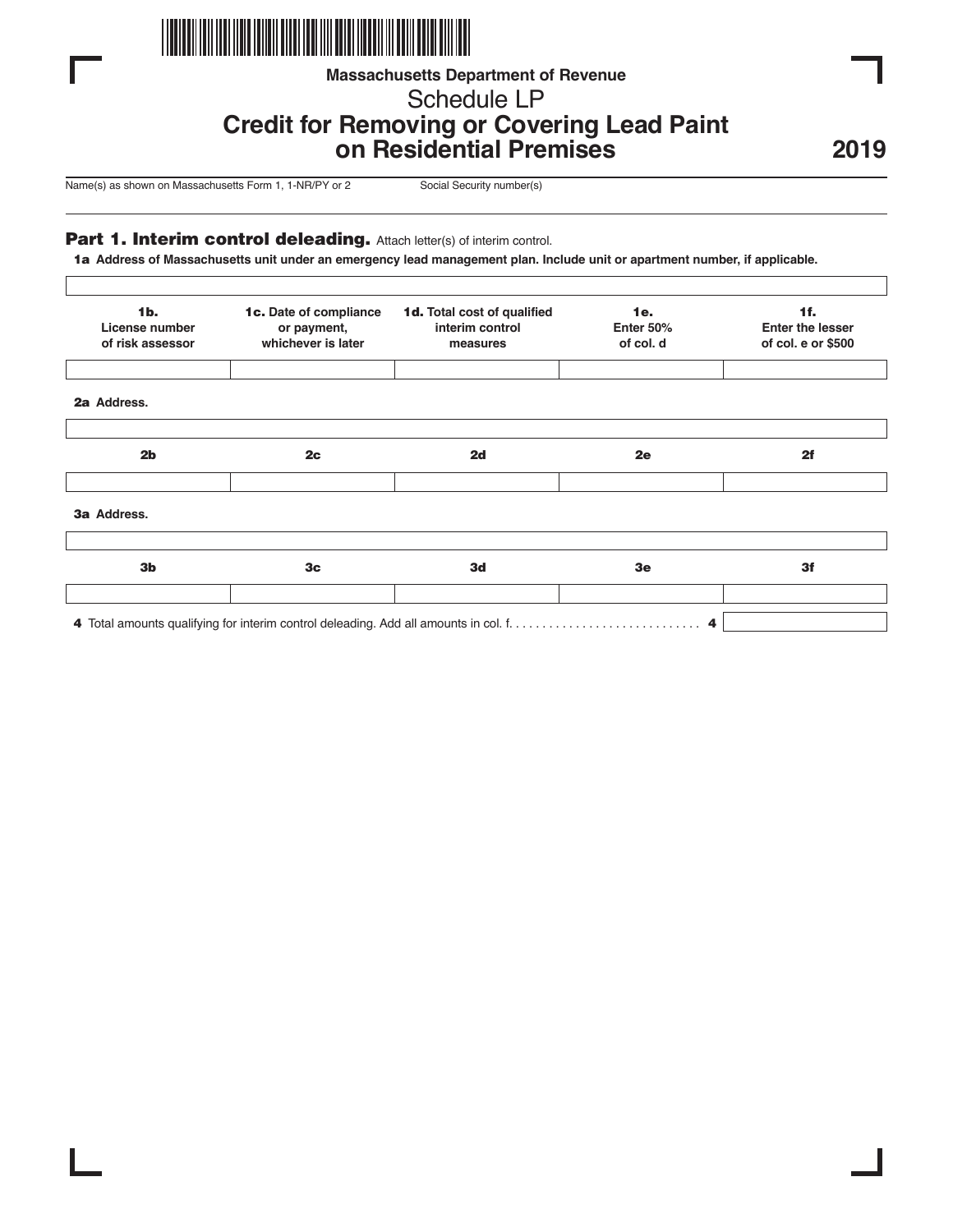

**2019 SCHEDULE LP, PAGE 2**

Name(s) as shown on Massachusetts Form 1, 1-NR/PY or 2 Social Security number(s)

 $\Gamma$ 

#### Part 2. Full compliance deleading. Attach letter(s) of compliance.

1a Address of Massachusetts unit deleaded. Include unit or apartment number, if applicable.

| 1 <sub>b</sub><br>License number<br>of inspector of<br>final deleading | 1c.<br>Date of compliance<br>or payment,<br>whichever is later | 1d.<br><b>Total cost of qualified</b><br>lead removal or<br>covering measures | 1e.<br>Total cost or<br>\$1,500, whichever<br>is less | 1f. Subtract from col. e<br>any entry in Part 1, col. f<br>or any entry from<br>2011 through 2018 of<br>Sch. LP, Part 1, col. f |
|------------------------------------------------------------------------|----------------------------------------------------------------|-------------------------------------------------------------------------------|-------------------------------------------------------|---------------------------------------------------------------------------------------------------------------------------------|
| 2a Address.                                                            |                                                                |                                                                               |                                                       |                                                                                                                                 |
| 2 <sub>b</sub>                                                         | 2c                                                             | 2d                                                                            | 2e                                                    | 2f                                                                                                                              |
| 3a Address.                                                            |                                                                |                                                                               |                                                       |                                                                                                                                 |
| 3 <sub>b</sub>                                                         | 3 <sub>c</sub>                                                 | 3d                                                                            | 3e                                                    | 3f                                                                                                                              |

# Part 3. Current year credit

| 8 Total tax from return (Form 1, line 28; Form 1-NR/PY, line 32; or Form 2, line 41) less Limited Income Credit, and/or<br>Credit for Taxes Paid to Other Jurisdictions, and/or certain other credits, if any. Not less than 0. See instructions 8 |  |
|----------------------------------------------------------------------------------------------------------------------------------------------------------------------------------------------------------------------------------------------------|--|
| 9 Massachusetts Lead Paint Credit allowable this year (smaller of lines 7 or 8). Enter here and on Schedule CMS.<br>You must enclose Schedule LP with your return. Failure to do so will result in this credit being disallowed on your            |  |

#### Part 4. Unused Lead Paint Credit carryover

10 Complete only if line 7 is greater than line 8, or if you have unused credits from prior years.

|                  | a. Unused credits from prior years | b. Portion used<br>this year | c. Unused credit available<br>Subtract col. b from col. a |           |
|------------------|------------------------------------|------------------------------|-----------------------------------------------------------|-----------|
| Year             | and current year credit            |                              | Amount                                                    | For       |
| 2013             |                                    |                              |                                                           | 2020      |
| 2014             |                                    |                              |                                                           | 2020-2021 |
| 2015             |                                    |                              |                                                           | 2020-2022 |
| 2016             |                                    |                              |                                                           | 2020-2023 |
| 2017             |                                    |                              |                                                           | 2020-2024 |
| 2018             |                                    |                              |                                                           | 2020-2025 |
| 2019             | (2019 Sch. LP, line 5)             |                              |                                                           | 2020-2026 |
| <b>11 Totals</b> |                                    |                              |                                                           |           |